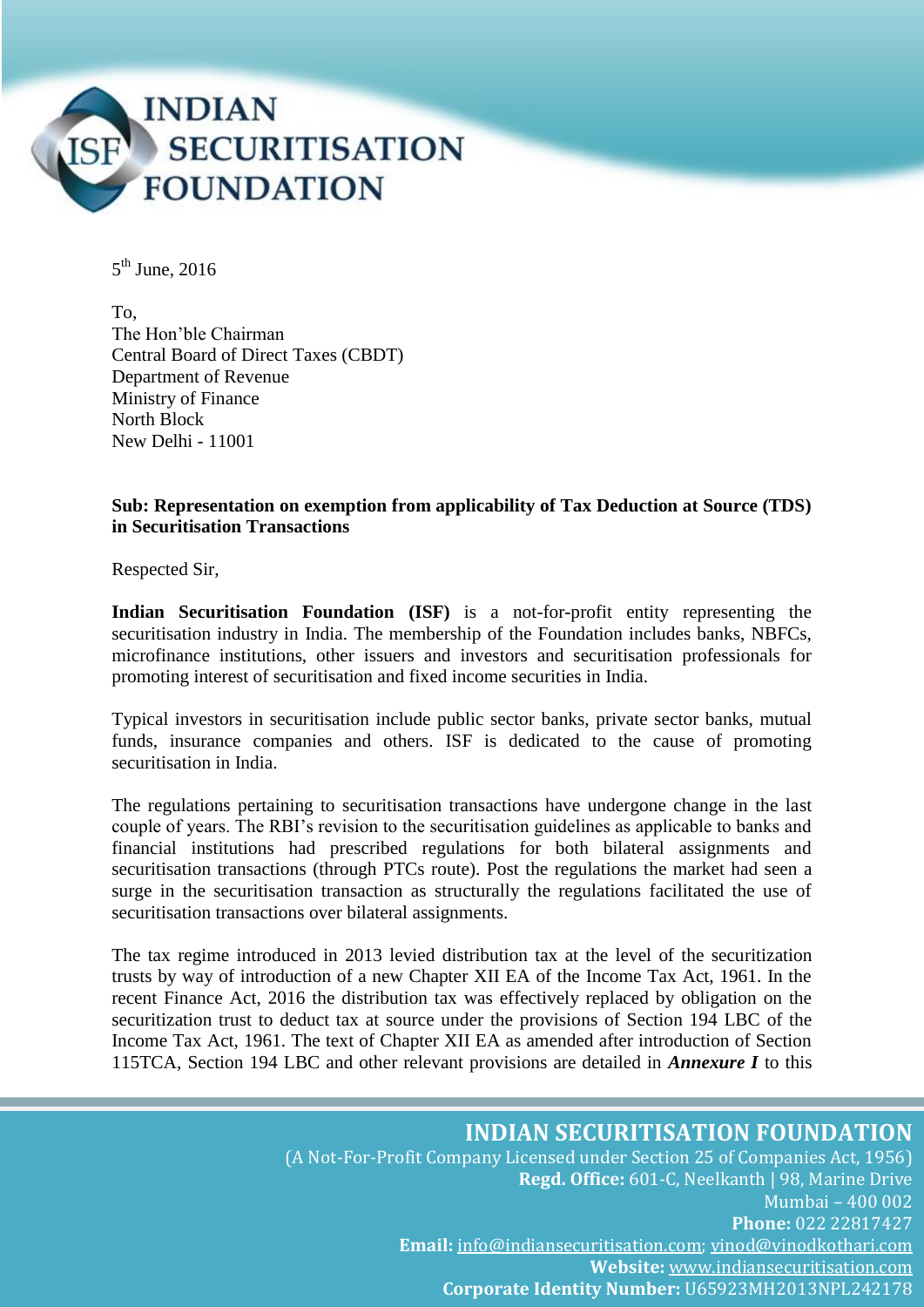# **INDIAN SECURITISATION FOUNDATION**

representation. The change in the securitization tax regime continues to ensure that the securitization transactions are tax neutral. Having said this, there are concerns with regard to tax deduction at source at various levels in the securitization transaction.

We humbly submit our representation herein below expressing the impact of tax deduction at source in case of securitization transactions and the impact it has on transaction dynamics.

#### *Provisions of tax deduction at source*

The concept of TDS was introduced with an aim to collect tax from the very source of income. A person (deductor) who is liable to make payment of specified nature to any other person (deductee) shall deduct tax at source and remit the same into the account of the Central Government. The deductee from whose income tax has been deducted at source would be entitled to get credit of the amount so deducted on the basis of Form 26AS or TDS certificate issued by the deductor.

Further, where the deductee is a tax exempt entity or requires the tax deduction to be at a lower rate considering the taxable income assessed, the deductee – assessee can make an application to the assessing officer in Form 13 under section 197 of the Income Tax Act, 1961 to get a certificate authorising the payer to deduct tax at lower rate or deduct no tax as may be appropriate. The recipient may furnish copies of such certificate to the person responsible for paying the income for the purpose of lower/no deduction of tax at source.

In cases, where the deductee – assessee is specifically exempted from any deduction of tax at source under section 197A of the Income Tax Act, 1961 as in case of banks (excluding foreign banks), the payer is not required to deduct tax at source at all.

### *Our representation*

In a securitization transaction the receivables from the borrowers are sold to the securitization trust by the originator and the originator continues to service the receivables for and on behalf of the securitization trust. The cashflow mechanics of a typical securitization transaction using a secuitisation trust are illustrated below:

# **INDIAN SECURITISATION FOUNDATION**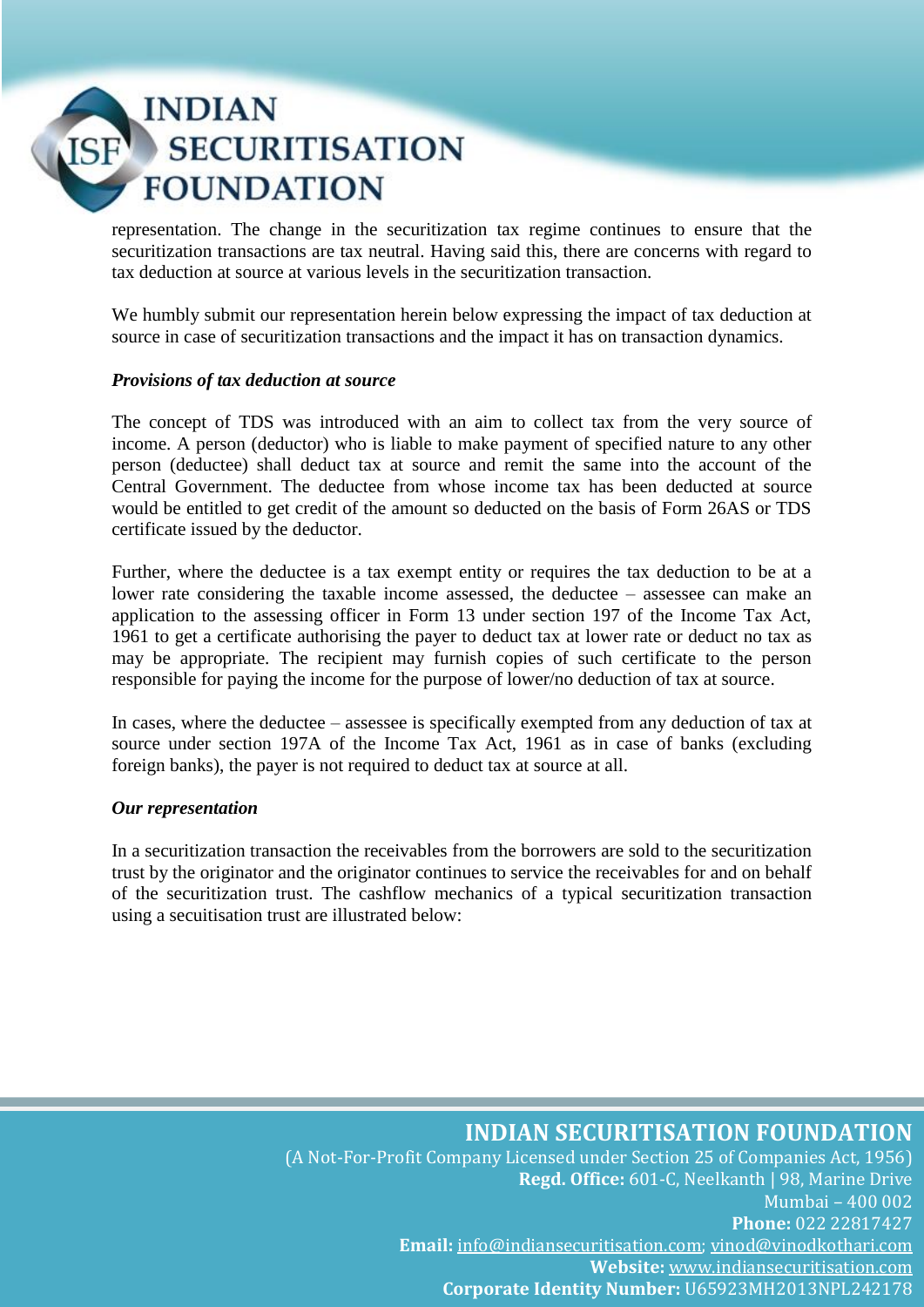



Typically the obligors/ borrowers are not notified of the assignment of receivables to the securitization trust as the receivables are serviced by the originator only.

As illustrated, the obligors would be paying the originator after deducting tax at source. Under section 194A of the Income Tax Act, 1961, the payer will deduct TDS at the time of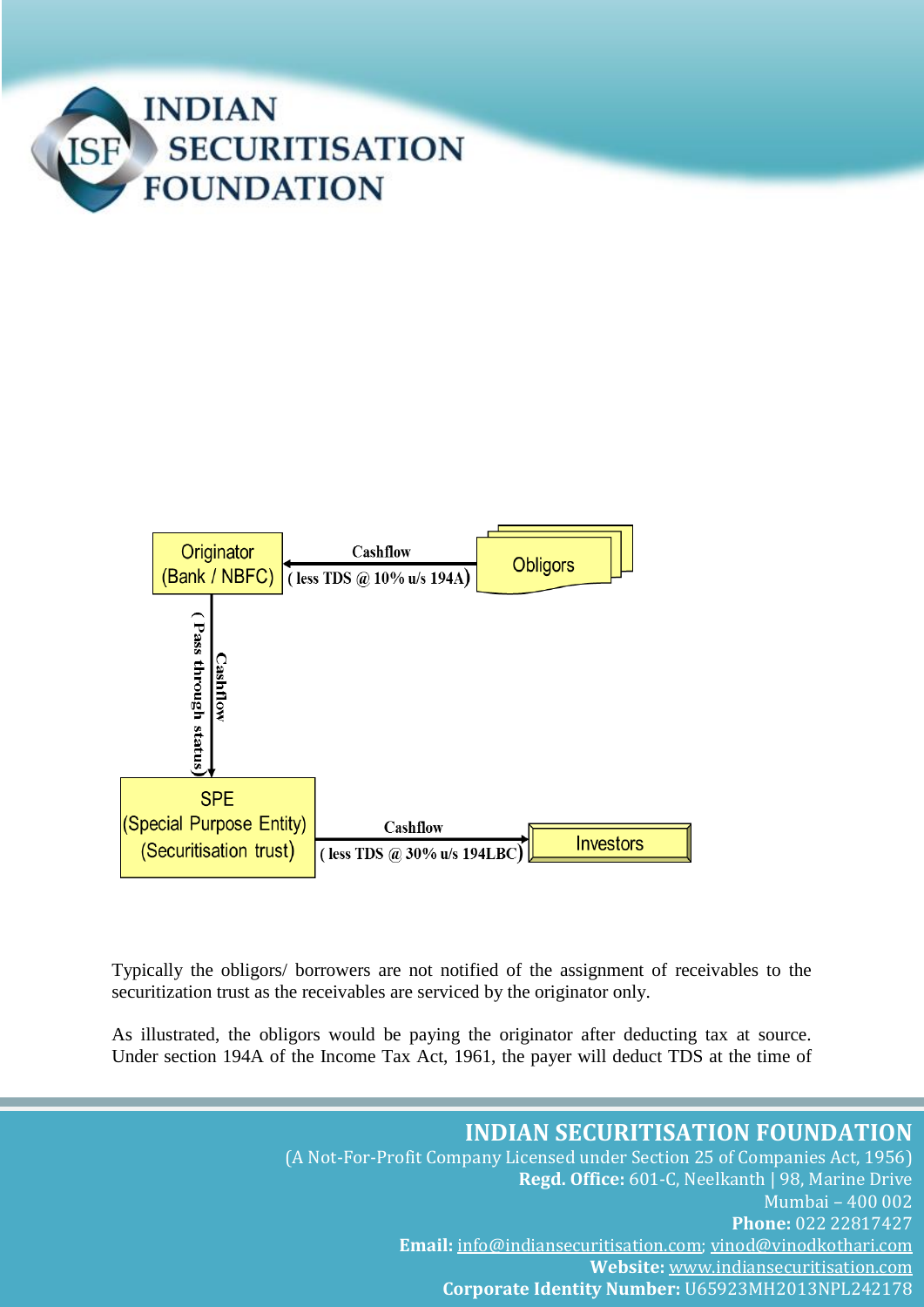# INDIAN<br>SECURITISATION **FOUNDATION**

making payment to the payee on account of interest income received by the payee. The TDS is to be deducted at the rate of 10%.

The securitization trust has been granted pass-through status by way of introduction of section 115TCA whereby any income accruing or arising to or received by the investor of the secuitisation trust out of investments made in securuitisation trust shall be chargeable to income-tax in the same manner as if it were income accruing or arising to or received by such person had the investment be made directly by him.

Further, under Section 194 LBC, the securitization trust<sup>1</sup> shall be deducting tax at source at the following rates:

| Name of the entity           | Tax Rate <sup>2</sup> |
|------------------------------|-----------------------|
| In case of individual or HUF | 25%                   |
| In case of any other person  | 30%                   |
| In case of a non-resident    | 30%                   |
| In case of a foreign company | 40%                   |

Therefore effectively the tax is deducted at two stages on the same income. Section 115TCA starts with a non-obstante clause and therefore, tax deduction by the securitization trusts is irrespective of any other deductions on the same stream of income at any other stage.

Therefore under the extant provisions of law, where the bank is an originator, the tax deduction is only at the securitization trust level, because the receivables realized from the borrower – obligor are not subject to tax. However in other cases, tax deduction is at two levels.

Tax deduction at source is essentially prepayment of taxes. In a securitization transaction, the effective deduction of tax at two layers is causing additional deductions, impacting tax neutrality and therefore tax inefficient.

In light of the above we represent that:

1

a. In the present regime, in a securitization transaction, tax is deducted at two stages and thereby the transaction does not remain tax neutral;

<sup>1</sup> The definition of *securitisation trust* for the purpose of Income Tax Act, 1961 are provided for in Explanation to Section 115TC.

<sup>&</sup>lt;sup>2</sup> [http://www.incometaxindia.gov.in/Pages/Deposit\\_TDS\\_TCS.aspx](http://www.google.com/url?q=http%3A%2F%2Fwww.incometaxindia.gov.in%2FPages%2FDeposit_TDS_TCS.aspx&sa=D&sntz=1&usg=AFQjCNESUJwcEFQ5TTR6aSHmLYEkB7x9ew)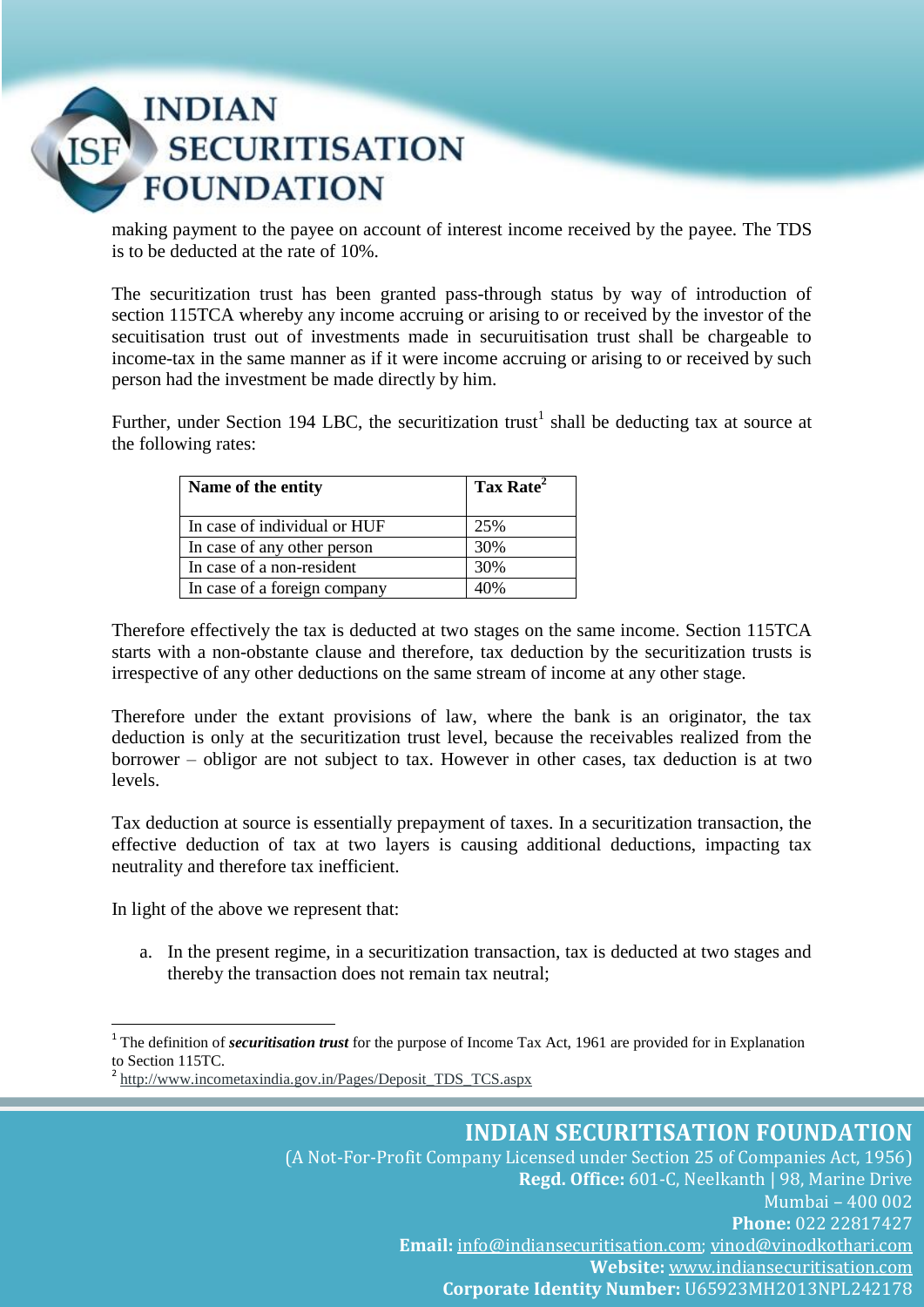# **INDIAN SECURITISATION FOUNDATION**

- b. The tax deduction at source is well imbibed under the provisions of section 115TCA read with section 194LBC, thereby ensuring there is no tax leakage at any stage;
- c. Therefore, we humbly submit that in case of sale of the receivables to the securitization trust as defined in clause (d) of the Explanation to section 115TC be exempt from tax deduction at source at the borrower level.
- d. The exemption of tax deduction at source at the borrower level will restore the tax neutrality in case of securitization transaction.
- e. The exemption may be introduced in section 197A whereby in case of securitization transactions the tax deduction at source will be exempt at the obligor – borrower stage, where the obligor has been notified about the sale of the receivables to the securitization trust as defined under clause (d) of Explanation to Section 115TC.

We humbly request to you consider our representation and oblige. Should you need any further clarification, we would be glad to provide the same.

Thanking you, Yours truly, For *Indian Securitisation Foundation*

Nidhi Bothra **Director** 

# **INDIAN SECURITISATION FOUNDATION**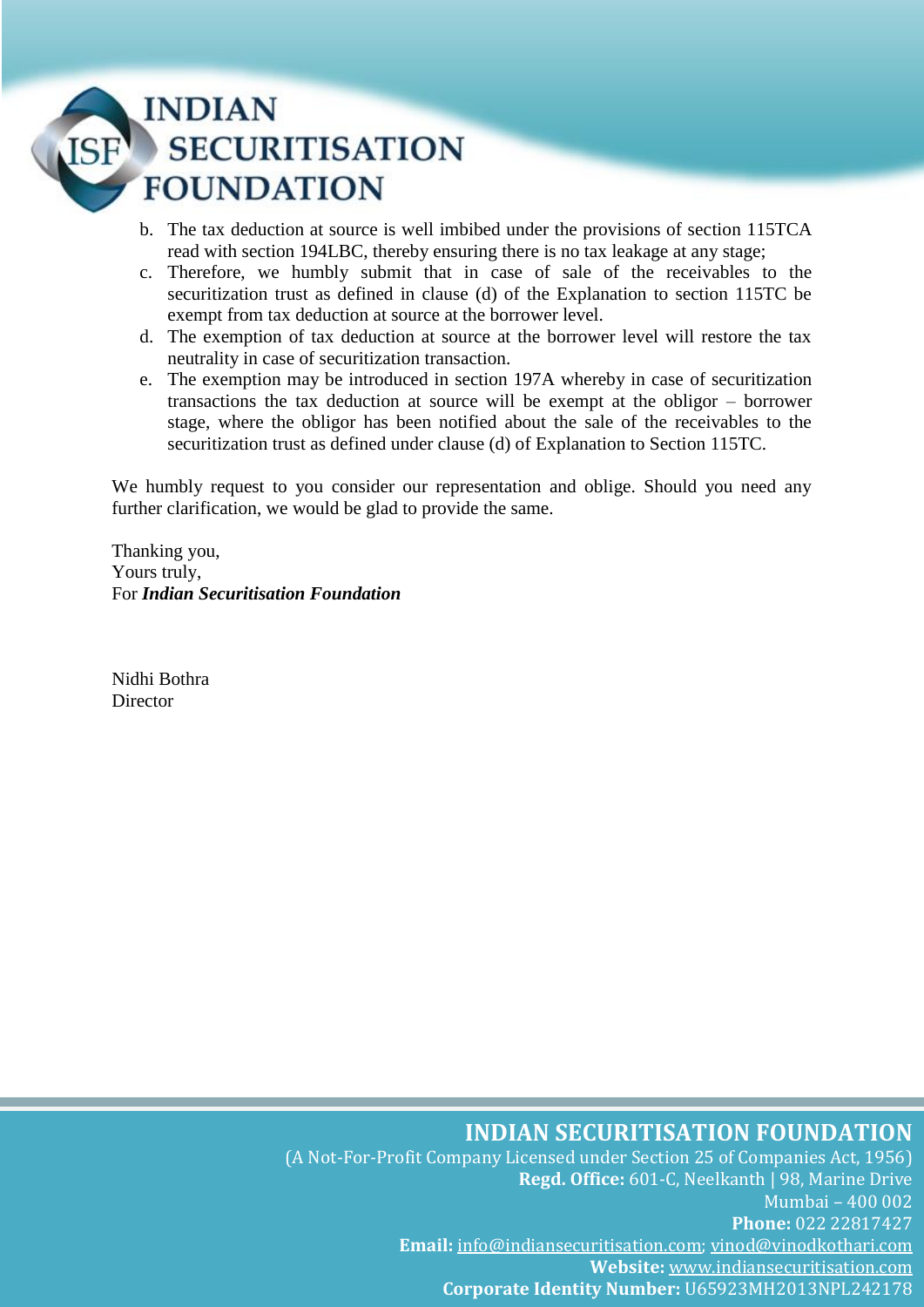

### **Annexure I**

#### **Chapter XII EA of Income Tax, 1961**

#### **Chapter XII EA**

## **SPECIAL PROVISIONS RELATING TO TAX ON DISTRIBUTED INCOME BY SECURITISATION TRUSTS**

**115TCA.** Tax on distributed income to investors—

- 1. Notwithstanding anything contained in any other provisions of the Act, any amount of income distributed by the securitisation trust to its investors shall be chargeable to tax and such securitisation trust shall be liable to pay additional income-tax on such distributed income at the rate of
	- a. Twenty-five per cent on income distributed to any person being an individual or a Hindu undivided family;
	- b. Thirty per cent on income distributed to any other person.

**Provided** that nothing contained in this sub-section shall apply in respect of any income distributed by the securitisation trust to any person in whose case income, irrespective of its nature and source, is not chargeable to tax under the Act.

- 2. The person responsible for making payment of the income distributed by the securitisation trust shall be liable to pay tax to the credit of the Central Government within fourteen days from the date of distribution or payment of such income, whichever is earlier
- 3. The person responsible for making payment of the income distributed by the securitisation trust shall, on or before the 15th day of September in each year, furnish to the prescribed income-tax authority, a statement in the prescribed form and verified in the prescribed manner, giving the details of the amount of income distributed to investors during the previous year, the tax paid thereon and such other relevant details, as may be prescribed. \*\*(Omitted By Finance Act 2014)\*\*
- 4. No deduction under any other provisions of this Act shall be allowed to the securitisation trust in respect of the income which has been charged to tax under subsection (1)*.*
- 5. *Nothing contained in this section shall apply in respect of any income distributed by a securitisation trust to its investors on or after the 1st day of June, 2016.(applicable from 1st June, 2016)*

# **INDIAN SECURITISATION FOUNDATION**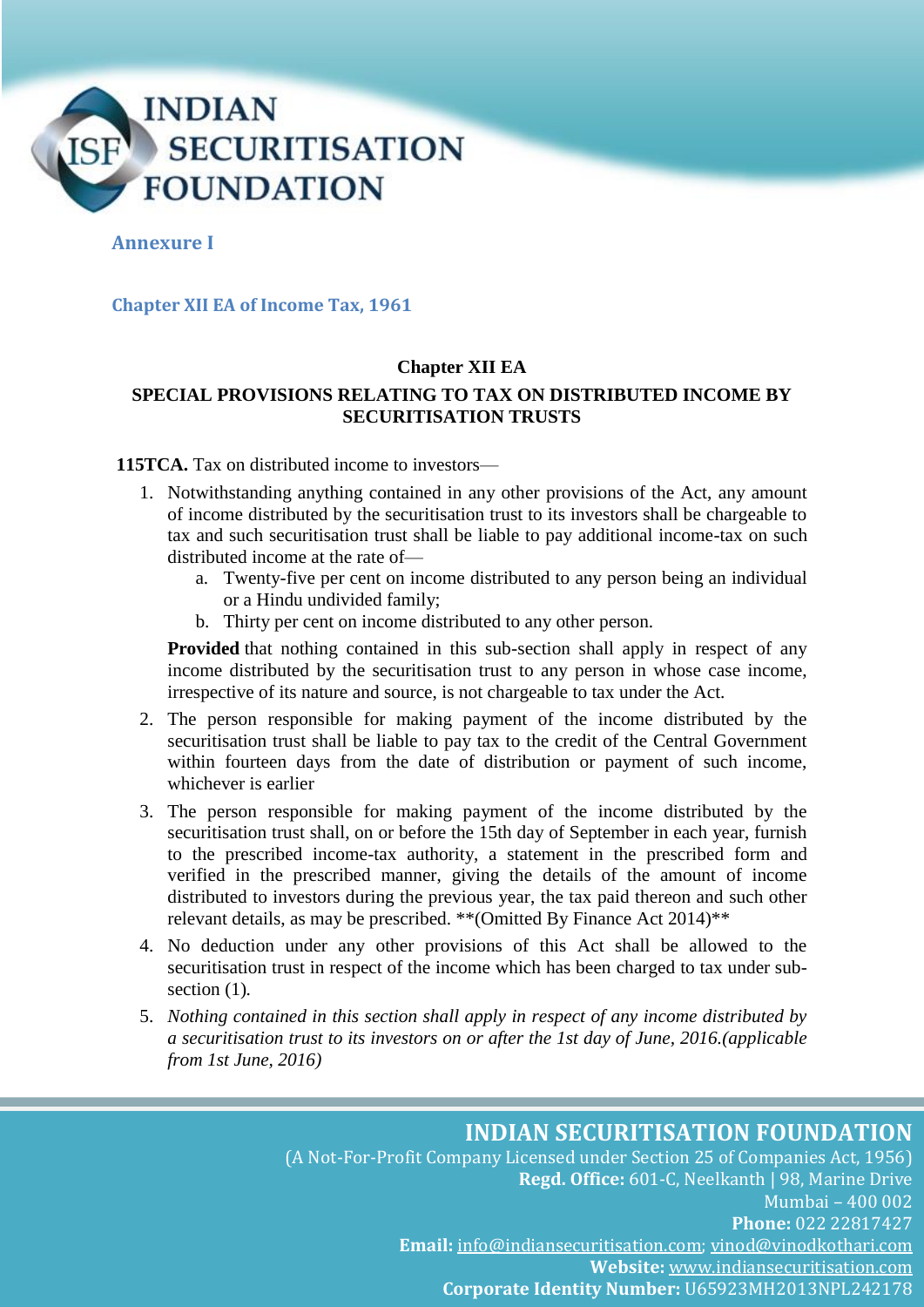

**115TB**. Interest payable for non-payment of tax.—

Where the person responsible for making payment of the income distributed by the securitisation trust and the securitisation trust fails to pay the whole or any part of the tax referred to in sub-section (1) of section 115TA, within the time allowed under sub-section (2) of that section, he or it shall be liable to pay simple interest at the rate of one per cent every month or part thereof on the amount of such tax for the period beginning on the date immediately after the last date on which such tax was payable and ending with the date on which the tax is actually paid.

**115TC.** Securitisation trust to be assessee in default.—

If any person responsible for making payment of the income distributed by the securitisation trust and the securitisation trust does not pay tax, as referred to in sub-section (1) of section 115TA, then, he or it shall be deemed to be an assessee in default in respect of the amount of tax payable by him or it and all the provisions of this Act for the collection and recovery of income-tax shall apply.

Explanation*-* For the purposes of this Chapter,—

- a) "investor" means a person who is holder of any securitised debt instrument or securities issued by the securitisation trust;
- b) "securities" or *security receipts* means debt securities issued by a Special Purpose Vehicle as referred to in the guidelines on securitisation of standard assets issued by the Reserve Bank of India;
- c) "securitised debt instrument" shall have the same meaning as assigned to it in clause (*s*) of sub-regulation (1) of regulation 2 of the Securities and Exchange Board of India (Public Offer and Listing of Securitised Debt Instruments) Regulations, 2008 made under the Securities and Exchange Board of India Act, 1992 (15 of 1992) and the Securities Contracts (Regulation) Act, 1956 (42 of 1956);
- d) "securitisation trust" means a trust, being a
	- i. "special purpose distinct entity" as defined in clause (*u*) of sub-regulation (1) of regulation 2 of the Securities and Exchange Board of India (Public Offer and Listing of Securitised Debt Instruments) Regulations, 2008 made under the Securities and Exchange Board of India Act, 1992 (15 of 1992) and the

# **INDIAN SECURITISATION FOUNDATION**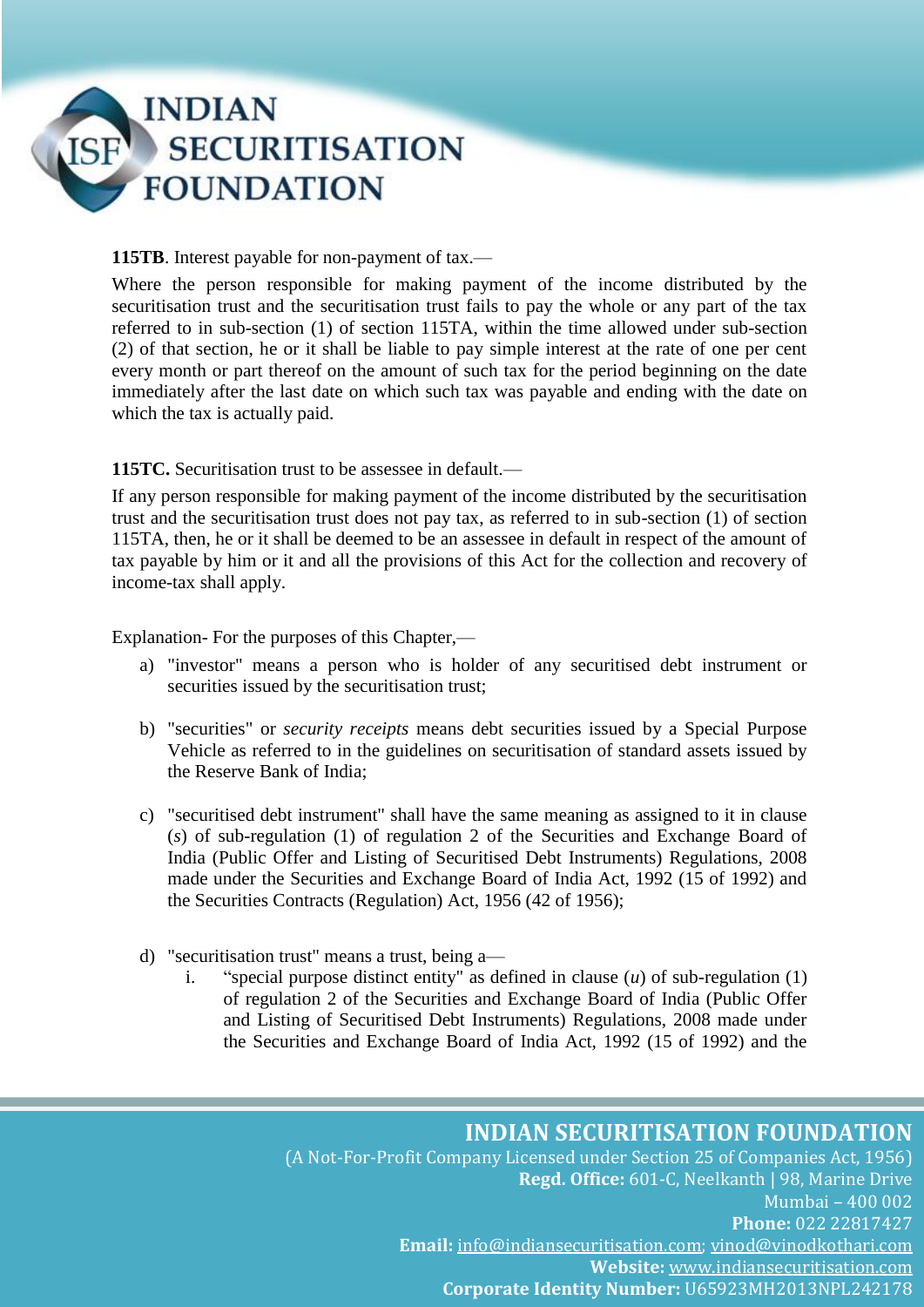

Securities Contracts (Regulation) Act, 1956 (42 of 1956), and regulated under the said regulations; or

- ii. "Special Purpose Vehicle" as defined in, and regulated by, the guidelines on securitisation of standard assets issued by the Reserve Bank of India, or which fulfils such conditions, as may be prescribed; or
- *iii. "Trust" set-up a securitisation company or a reconstruction company formed, for the purposes of the Securitisation and Reconstruction of Financial Assets and Enforcement of Security Interest Act, 2002, or in pursuance of any guidelines or directions issued for the said purposes by Reserve Bank of India.*
- *e) Security receipt shall have the same meaning as assigned to it in clause (zg) of subsection (I) of section 2 of the Securitisation and Reconstruction of Financial Assets and Enforcement of Security Interest, 2002.*

Applicable From 1<sup>st</sup> April, 2017

#### **115TCA.***Tax on Income from Securitisation trusts—*

- *1) Notwithstanding anything contained in this Act, any income accruing or arising to, or received by, a person, being an investor of a securitisation trust, out of investments made in the securitisation trust, shall be chargeable to income-tax in the same manner as if it were the income accruing or arising to, or received by, such person, had the investments by the securitisation trust been made directly by him.*
- *2) The income paid or credited by the securitisation trust shall be deemed to be of the same nature and in the same proportion in the hands of the person referred to in subsection (1), as if it had been received by, or had accrued or arisen to, the securitisation trust during the previous year.*
- *3) The income accruing or arising to, or received by, the securitisation trust, during a previous year, if not paid or credited to the person referred to in sub-section (1), shall be deemed to have been credited to the account of the said person on the last day of the previous year in the same proportion in which such person would have been entitled to receive the income had it been paid in the previous year.*
- *4) The person responsible for crediting or making payment of the income on behalf of securitisation trust and the securitisation trust shall furnish, within such period, as may be prescribed, to the person who is liable to tax in respect of such income and to the prescribed income-tax authority, a statement in such form and verified in such*

# **INDIAN SECURITISATION FOUNDATION**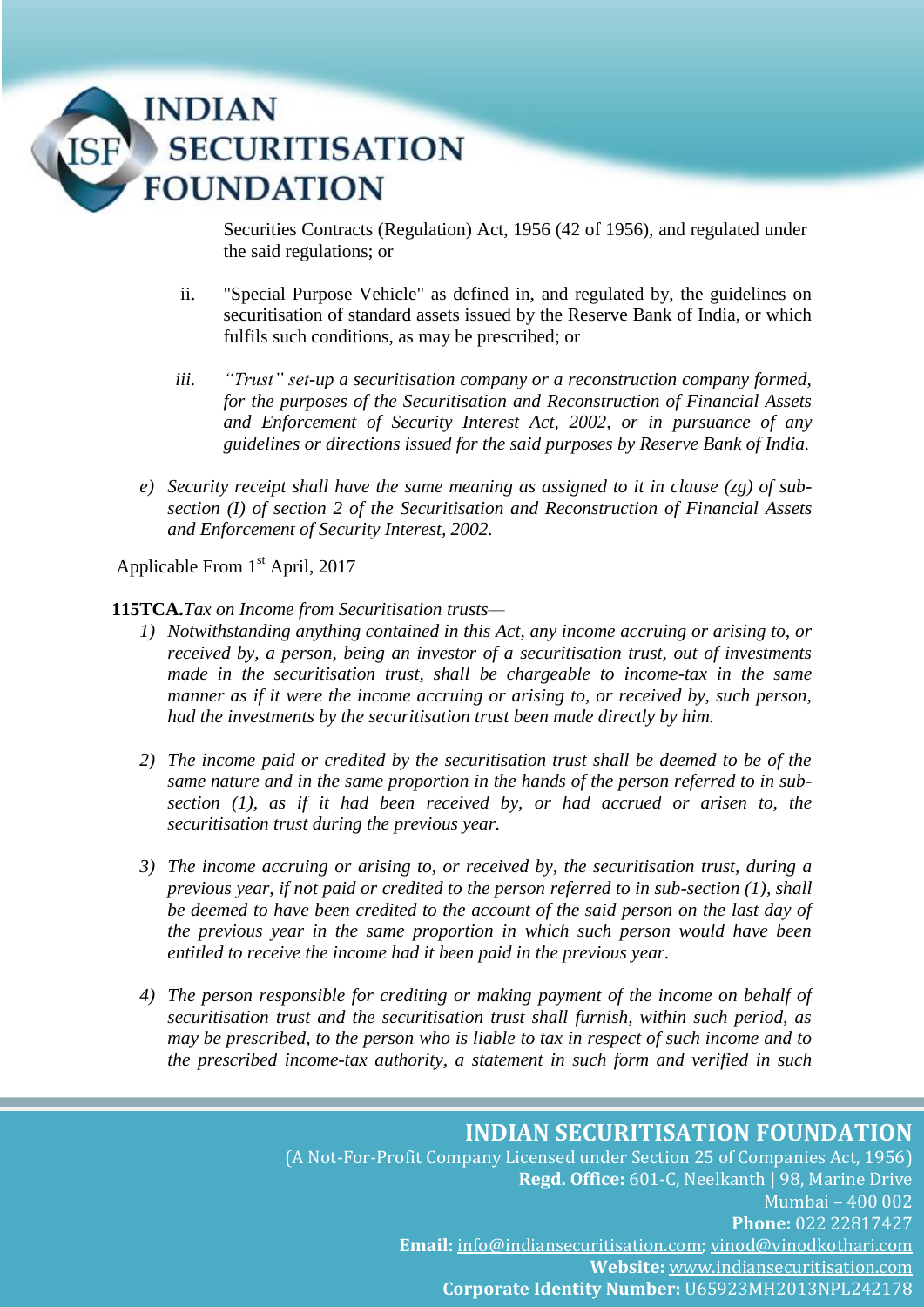# **INDIAN SECURITISATION FOUNDATION**

*manner, giving details of the nature of the income paid or credited during the previous year and such other relevant details, as may be prescribed.*

*5) Any income which has been included in the total income of the person referred to in sub-section (I), in a previous year, on account of it having accrued or arisen in the said previous year, shall not be included in the total income of such person in the previous year in which such income is actually paid to him by the securitisation trust.* 

### **Section 194 LBC**

**194LBC.** (1) Where any income is payable to an investor, being a resident, in respect of an investment in a securitisation trust specified in clause (d) of the Explanation occurring after section 115TCA, the person responsible for making the payment shall, at the time of credit of such income to the account of the payee or at the time of payment thereof in cash or by issue of a cheque or draft or by any other mode, whichever is earlier, deduct income-tax thereon, at the rate of—

- i. twenty-five per cent., if the payee is an individual or a Hindu undivided family;
- ii. thirty per cent., if the payee is any other person.

(2) Where any income is payable to an investor, being a non-resident (not being a company) or a foreign company, in respect of an investment in a securitisation trust specified in clause (d) of the Explanation occurring after section 115TCA, the person responsible for making the payment shall, at the time of credit of such income to the account of the payee or at the time of payment thereof in cash or by issue of a cheque or draft or by any other mode, whichever is earlier, deduct income-tax thereon, at the rates in force.

*Explanation.*—For the purposes of this section,—

(a) "investor" shall have the meaning assigned to it in clause (a) of the *Explanation* occurring after section 115TCA;

(b) where any income as aforesaid is credited to any account, whether called "suspense account" or by any other name, in the books of account of the person liable to pay such income, such crediting shall be deemed to be the credit of such income to the account of the payee, and the provisions of this section shall apply accordingly.'

### **In section 2 (37A)(iii)**

In section 2 (37A)(iii) after the words, figures and letters "section 194LBA or", the words, figures and letters "section 194LBB or section 194LBC or" shall be inserted with effect from the 1st day of June, 2016;

# **INDIAN SECURITISATION FOUNDATION**